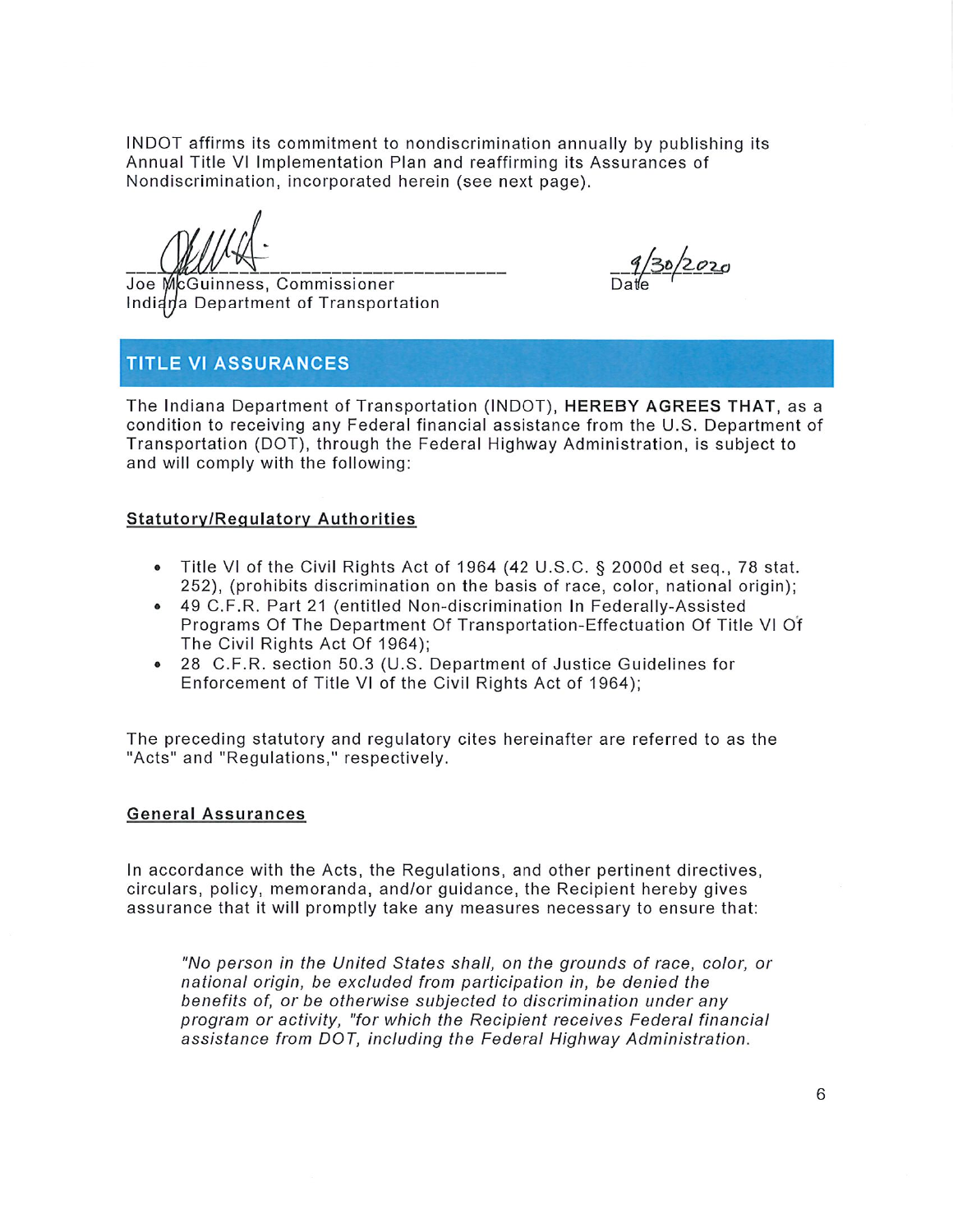The Civil Rights Restoration Act of 1987 clarified the original intent of Congress, with respect to Title VI and other Non-discrimination requirements (The Age Discrimination Act of 1975, and Section 504 of the Rehabilitation Act of 1973), by restoring the broad, institutional-wide scope and coverage of these nondiscrimination statutes and requirements to include all programs and activities of the Recipient, so long as any portion of the program is Federally assisted.

## **Specific Assurances**

More specifically, and without limiting the above general Assurance, the Recipient agrees with and gives the following Assurances with respect to its Federally assisted Federal Aid Highway Program:

- 1. The Recipient agrees that each "activity," "facility," or "program," as defined in §§ 21.23(b) and 21.23(e) of 49 C.F.R. § 21 will be (with regard to an "activity") facilitated, or will be (with regard to a "facility") operated, or will be (with regard to a "program") conducted in compliance with all requirements imposed by, or pursuant to the Acts and the Regulations.
- 2. The Recipient will insert the following notification in all solicitations for bids, Requests For Proposals for work, or material subject to the Acts and the Regulations made in connection with all Federal Aid Highway Program and, in adapted form, in all proposals for negotiated agreements regardless of funding source:

"The Indiana Department of Transportation (INDOT), in accordance with the provisions of Title VI of the Civil Rights Act of 1964 (78 Stat. 252, 42 U.S.C. §§ 2000d to 2000d-4) and the Regulations, hereby notifies all bidders that it will affirmatively ensure that any contract entered into pursuant to this advertisement, disadvantaged business enterprises will be afforded full and fair opportunity to submit bids in response to this invitation and will not be discriminated against on the grounds of race, color, or national origin in consideration for an award."

- 3. The Recipient will insert the clauses of Appendix A and E of this Assurance in every contract or agreement subject to the Acts and the Regulations.
- 4. The Recipient will insert the clauses of Appendix B of this Assurance, as a covenant running with the land, in any deed from the United States effecting or recording a transfer of real property, structures, use, or improvements thereon or interest therein to a Recipient.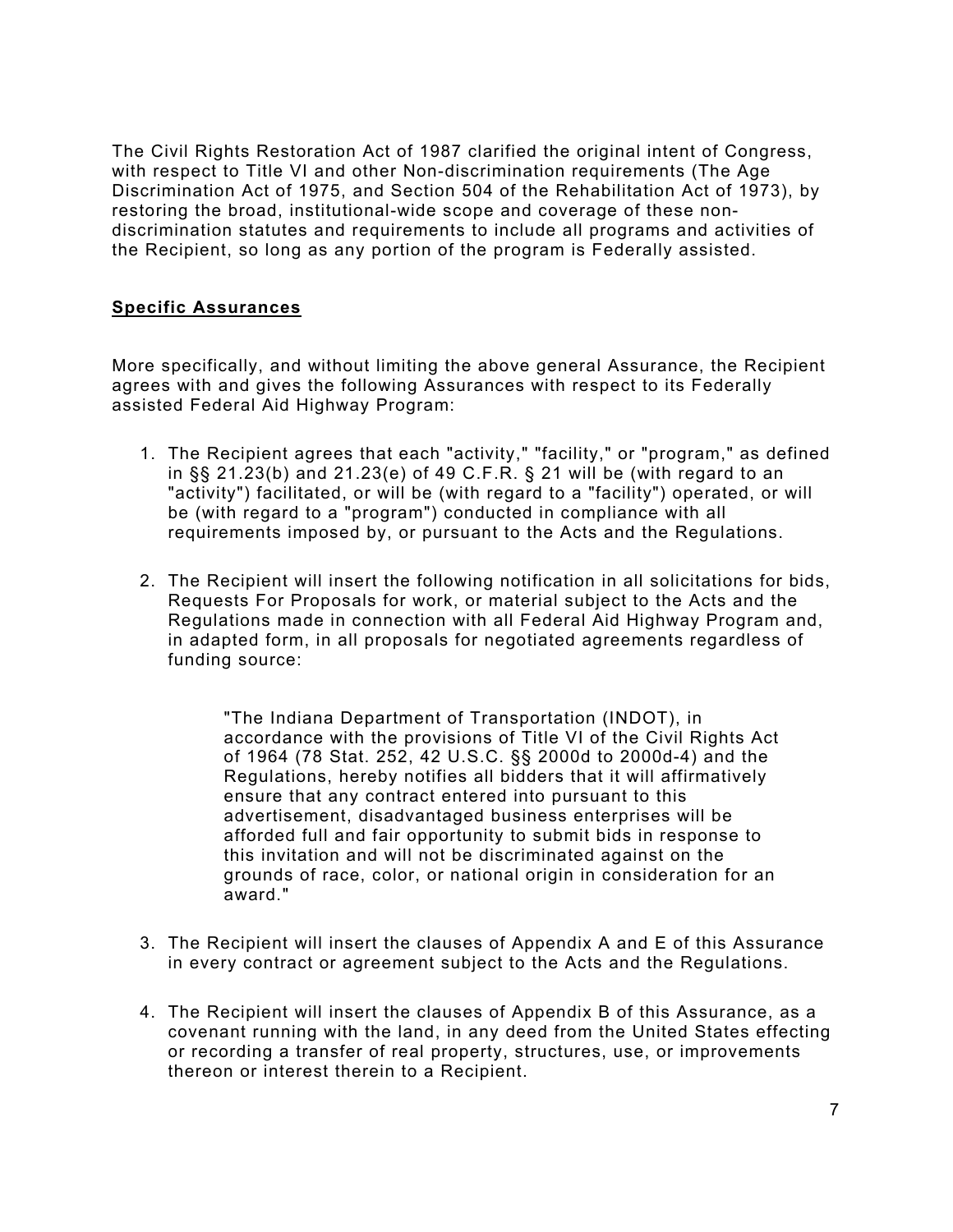- 5. That where the Recipient receives Federal financial assistance to construct a facility, or part of a facility, the Assurance will extend to the entire facility and facilities operated in connection therewith.
- 6. That where the Recipient receives Federal financial assistance in the form, or for the acquisition of real property or an interest in real property, the Assurance will extend to rights to space on, over, or under such property.
- 7. That the Recipient will include the clauses set forth in Appendix C and Appendix D of this Assurance, as a covenant running with the land, in any future deeds, leases, licenses, permits, or similar instruments entered into by the Recipient with other parties:
	- a. for the subsequent transfer of real property acquired or improved under the applicable activity, project, or program; and
	- b. for the construction or use of, or access to, space on, over, or under real property acquired or improved under the applicable activity, project, or program.
- 8. That this Assurance obligates the Recipient for the period during which Federal financial assistance is extended to the program, except where the Federal financial assistance is to provide, or is in the form of, personal property, or real property, or interest therein, or structures or improvements thereon, in which case the Assurance obligates the Recipient, or any transferee for the longer of the following periods:
	- a. the period during which the property is used for a purpose for which the Federal financial assistance is extended, or for another purpose involving the provision of similar services or benefits; or
	- b. the period during which the Recipient retains ownership or possession of the property.
- 9. The Recipient will provide for such methods of administration for the program as are found by the Secretary of Transportation or the official to whom he/she delegates specific authority to give reasonable guarantee that it, other recipients, sub-recipients, sub-grantees, contractors, subcontractors, consultants, transferees, successors in interest, and other participants of Federal financial assistance under such program will comply with all requirements imposed or pursuant to the Acts, the Regulations, and this Assurance.
- 10. The Recipient agrees that the United States has a right to seek judicial enforcement with regard to any matter arising under the Acts, the Regulations, and this Assurance.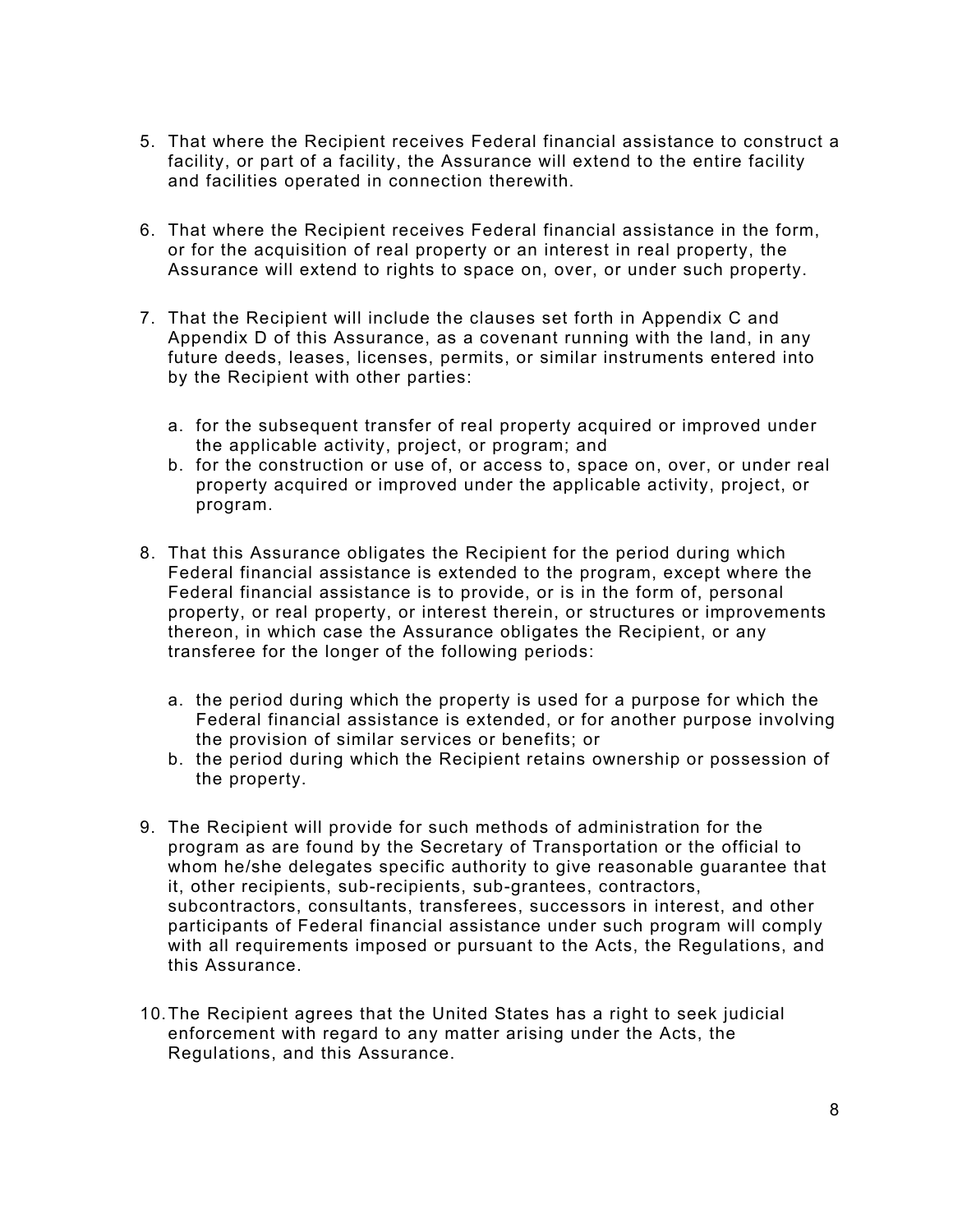By signing this ASSURANCE, the Indiana Department of Transportation also agrees to comply (and require any sub-recipients, sub-grantees, contractors, successors, transferees, and/or assignees to comply) with all applicable provisions governing the FHWA access to records, accounts, documents, information, facilities, and staff. You also recognize that you must comply with any program or compliance reviews, and/or complaint investigations conducted by the FHWA. You must keep records, reports, and submit the material for review upon request to FHWA, or its designee in a timely, complete, and accurate way. Additionally, you must comply with all other reporting, data collection, and evaluation requirements. as prescribed by law or detailed in program guidance.

The Indiana Department of Transportation gives this ASSURANCE in consideration of and for obtaining any Federal grants, Ioans, contracts, agreements, property, and/or discounts, or other Federal-aid and Federal financial assistance extended after the date hereof to the recipients by the U.S. Department of Transportation under the Federal Aid Highway Program. This ASSURANCE is binding on Indiana, other recipients, sub-recipients, sub-grantees, contractors, subcontractors and their subcontractors', transferees, successors in interest, and any other participants in the Federal Aid Highway Program. The person(s) signing below is authorized to sign this ASSURANCE on behalf of the Recipient.

> (Name of Recipient) MW<del>YI</del><br>Joe McGuinness, Commissioner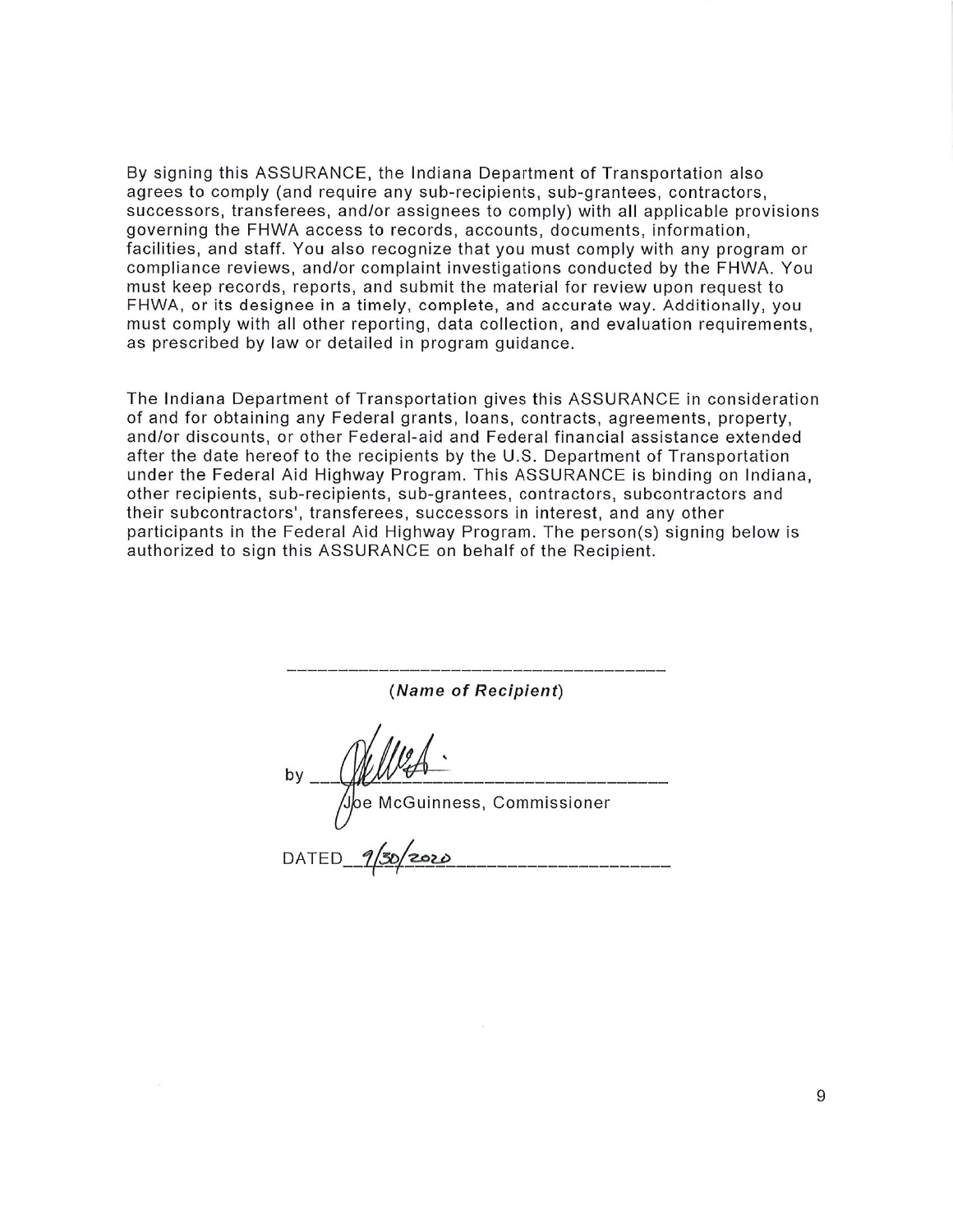## **APPENDIX A**

During the performance of this contract, the contractor, for itself, its assignees, and successors in interest (hereinafter referred to as the "contractor") agrees as follows:

- 1. **Compliance with Regulations**: The contractor (hereinafter includes consultants) will comply with the Acts and the Regulations relative to Nondiscrimination in Federally-assisted programs of the U.S. Department of Transportation, Federal Highway Administration (FHWA), as they may be amended from time to time, which are herein incorporated by reference and made a part of this contract.
- 2. **Non-discrimination**: The contractor, with regard to the work performed by it during the contract, will not discriminate on the grounds of race, color, or national origin in the selection and retention of subcontractors, including procurements of materials and leases of equipment. The contractor will not participate directly or indirectly in the discrimination prohibited by the Acts and the Regulations, including employment practices when the contract covers any activity, project, or program set forth in Appendix B of 49 CFR Part 21.
- 3. **Solicitations for Subcontracts, Including Procurements of Materials and Equipment**: In all solicitations, either by competitive bidding, or negotiation made by the contractor for work to be performed under a subcontract, including procurements of materials, or leases of equipment, each potential subcontractor or supplier will be notified by the contractor of the contractor's obligations under this contract and the Acts and the Regulations relative to Non-discrimination on the grounds of race, color, or national origin.
- 4. **Information and Reports**: The contractor will provide all information and reports required by the Acts, the Regulations, and directives issued pursuant thereto and will permit access to its books, records, accounts, other sources of information, and its facilities as may be determined by the Recipient or the FHWA to be pertinent to ascertain compliance with such Acts, Regulations, and instructions. Where any information required of a contractor is in the exclusive possession of another who fails or refuses to furnish the information, the contractor will so certify to the Recipient or the FHWA, as appropriate, and will set forth what efforts it has made to obtain the information.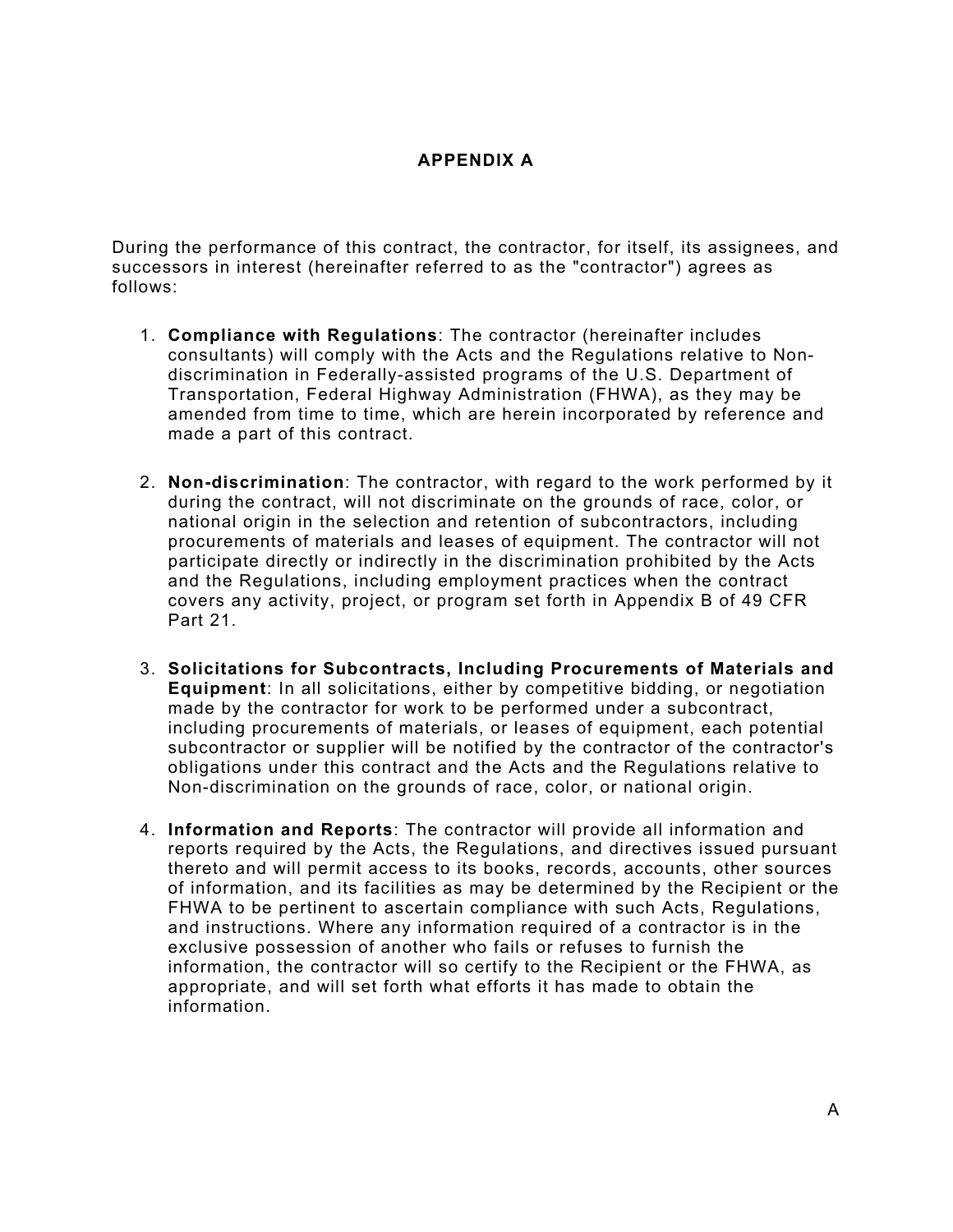- 5. **Sanctions for Noncompliance**: In the event of a contractor's noncompliance with the Non-discrimination provisions of this contract, the Recipient will impose such contract sanctions as it or the FHWA may determine to be appropriate, including, but not limited to:
	- a. withholding payments to the contractor under the contract until the contractor complies; and/or
	- b. cancelling, terminating, or suspending a contract, in whole or in part.
- 6. **Incorporation of Provisions**: The contractor will include the provisions of paragraphs one through six in every subcontract, including procurements of materials and leases of equipment, unless exempt by the Acts, the Regulations and directives issued pursuant thereto. The contractor will take action with respect to any subcontract or procurement as the Recipient or the FHWA may direct as a means of enforcing such provisions including sanctions for noncompliance. Provided, that if the contractor becomes involved in, or is threatened with litigation by a subcontractor, or supplier because of such direction, the contractor may request the Recipient to enter into any litigation to protect the interests of the Recipient. In addition, the contractor may request the United States to enter into the litigation to protect the interests of the United States.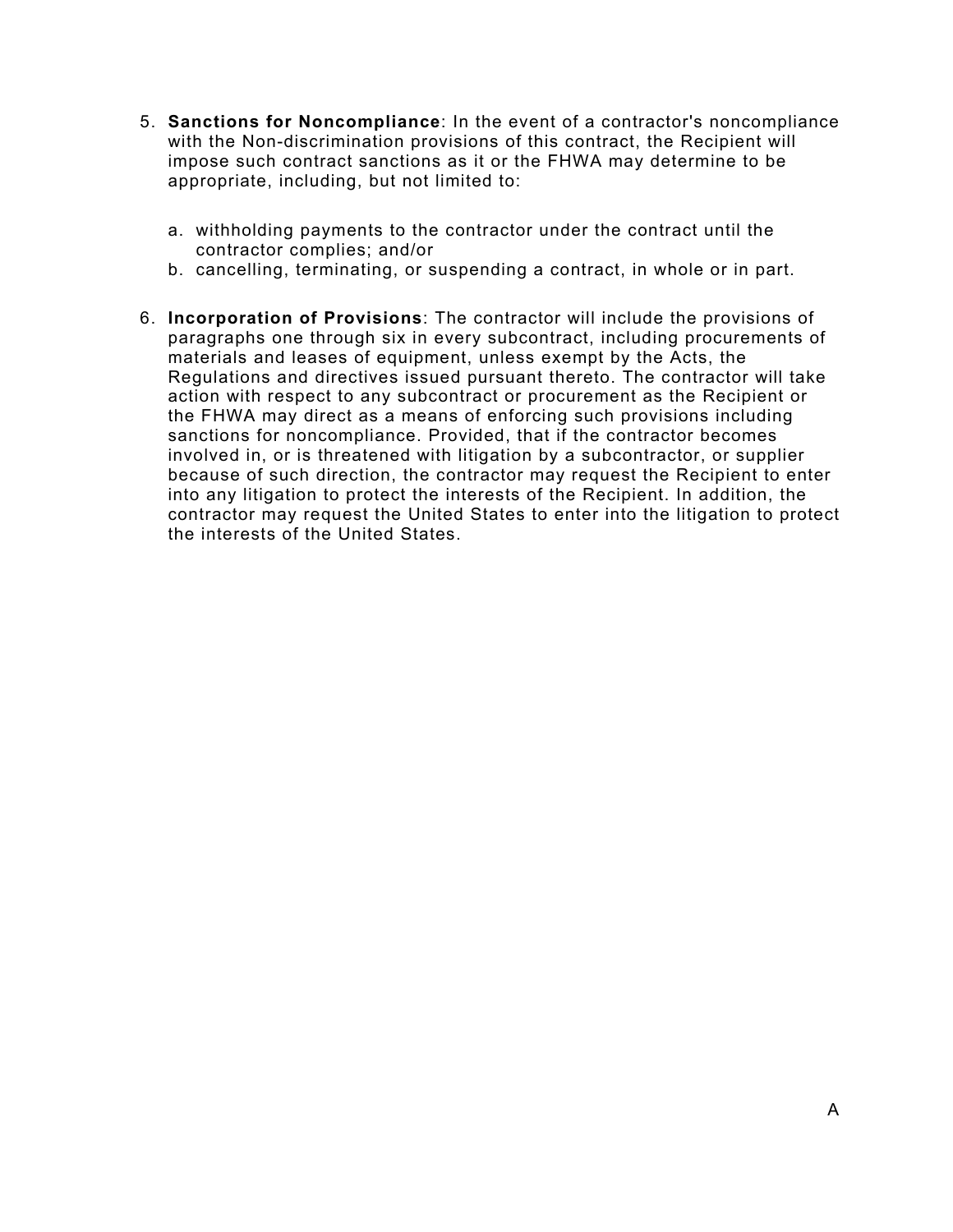## **APPENDIX B**

## **CLAUSES FOR DEEDS TRANSFERRING UNITED STATES PROPERTY**

The following clauses will be included in deeds effecting or recording the transfer of real property, structures, or improvements thereon, or granting interest therein from the United States pursuant to the provisions of Assurance 4:

NOW, THEREFORE, the U.S. Department of Transportation as authorized by law and upon the condition that the Indiana Department of Transportation will accept title to the lands and maintain the project constructed thereon in accordance with Title 23, United States Code of Federal Regulations, the Regulations for the Administration of Federal Aid Highway Program, and the policies and procedures prescribed by the FHWA of the U.S. Department of Transportation in accordance and in compliance with all requirements imposed by Title 49, Code of Federal Regulations, U.S. Department of Transportation, Subtitle A, Office of the Secretary, Part 21, Non-discrimination in Federally-assisted programs of the U.S Department of Transportation pertaining to and effectuating the provisions of Title VI of the Civil Rights Act of 1964 (78 Stat. 252; 42 U.S.C. § 2000d to 2000d-4), does hereby remise, release, quitclaim and convey unto the Indiana Department of Transportation all the right, title and interest of the U.S. Department of Transportation in and to said lands described in Exhibit A attached hereto and made a part hereof.

## **(HABENDUM CLAUSE)**

**TO HAVE AND TO HOLD** said lands and interests therein unto Indiana Department of Transportation and its successors forever, subject, however, to the covenants, conditions, restrictions and reservations herein contained as follows, which will remain in effect for the period during which the real property or structures are used for a purpose for which Federal financial assistance is extended or for another purpose involving the provision of similar services or benefits and will be binding on the Indiana Department of Transportation, its successors and assigns.

The Indiana Department of Transportation, in consideration of the conveyance of said lands and interests in lands, does hereby covenant and agree as a covenant running with the land for itself, its successors and assigns, that (1) no person will on the grounds of race, color, or national origin, be excluded from participation in, be denied the benefits of, or be otherwise subjected to discrimination with regard to any facility located wholly or in part on, over, or under such lands hereby conveyed [,] [and]\* (2) that the Indiana Department of Transportation will use the lands and interests in lands and interests in lands so conveyed, in compliance with all requirements imposed by or pursuant to Title 49, Code of Federal Regulations,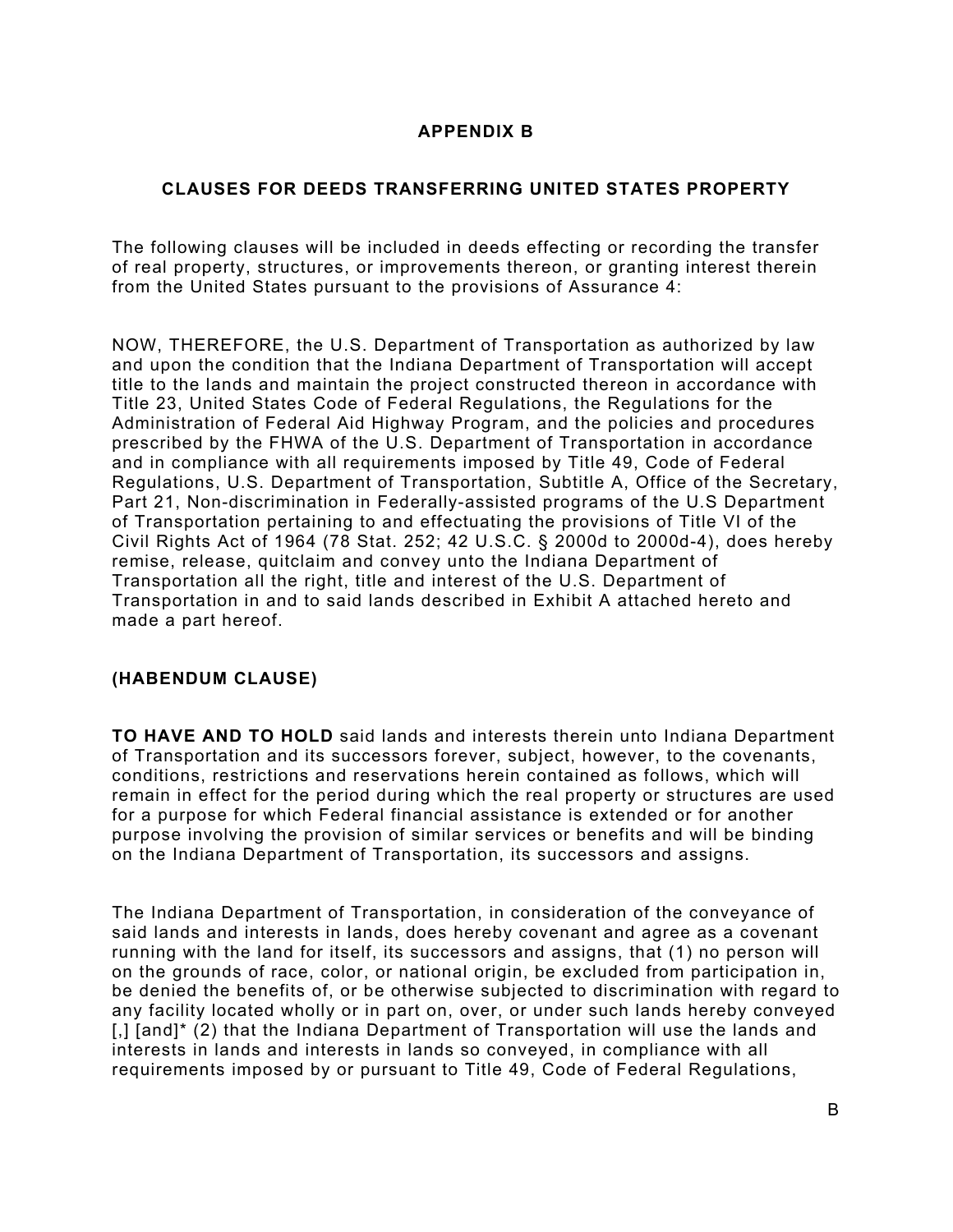U.S. Department of Transportation, Subtitle A, Office of the Secretary, Part 21, Non-discrimination in Federally-assisted programs of the U.S. Department of Transportation, Effectuation of Title VI of the Civil Rights Act of 1964, and as said Regulations and Acts may be amended [, and (3) that in the event of breach of any of the above-mentioned non-discrimination conditions, the Department will have a right to enter or re-enter said lands and facilities on said land, and that above described land and facilities will thereon revert to and vest in and become the absolute property of the U.S. Department of Transportation and its assigns as such interest existed prior to this instruction].\*

(\*Reverter clause and related language to be used only when it is determined that such a clause is necessary in order to make clear the purpose of Title VI.)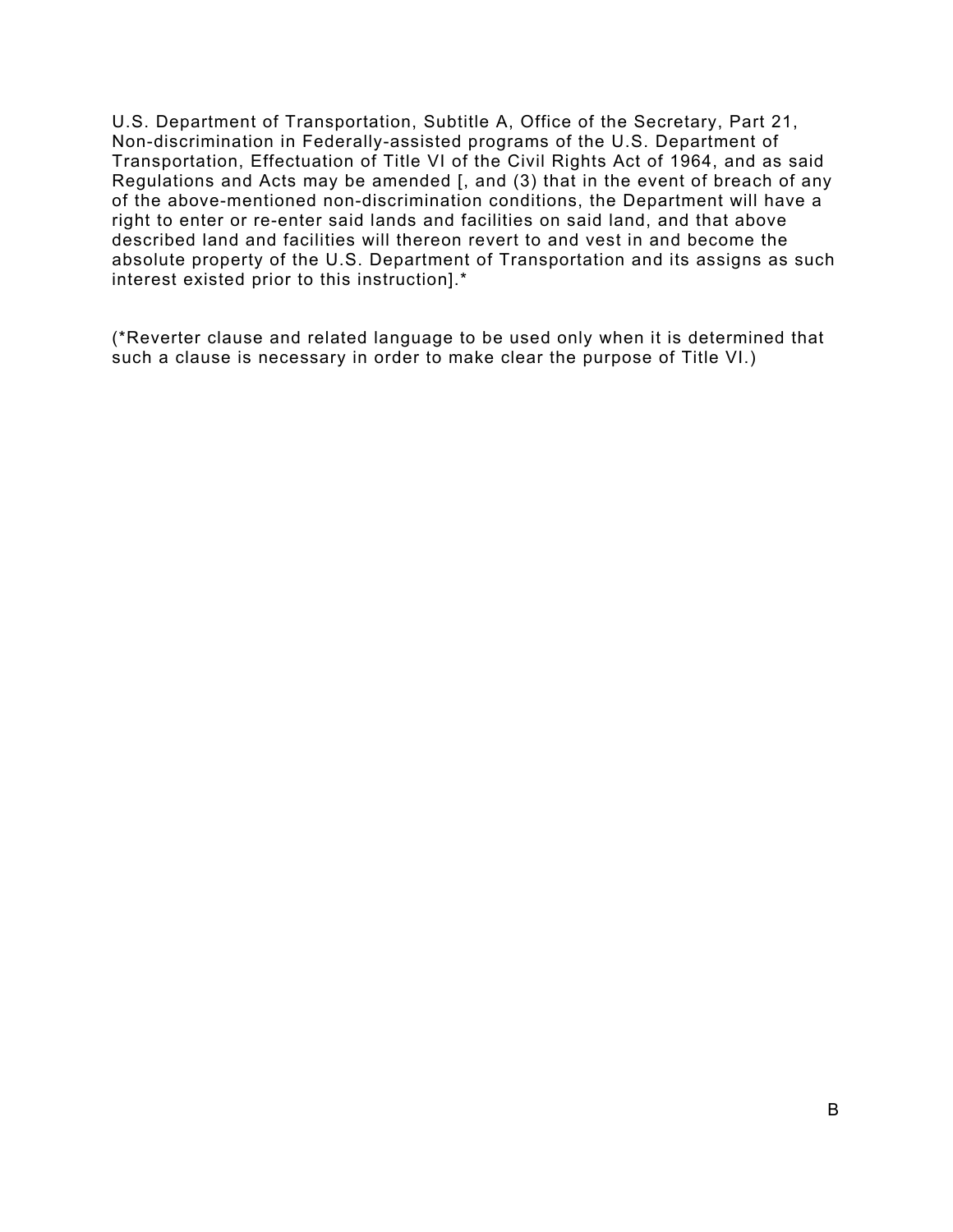### **APPENDIX C**

#### **CLAUSES FOR TRANSFER OF REAL PROPERTY ACQUIRED OR IMPROVED UNDER THE ACTIVITY, FACILITY, OR PROGRAM**

The following clauses will be included in deeds, licenses, leases, permits, or similar instruments entered into by the Indiana Department of Transportation pursuant to the provisions of Assurance 7(a):

- A. The (grantee, lessee, permittee, etc. as appropriate) for himself/herself, his/her heirs, personal representatives, successors in interest, and assigns, as a part of the consideration hereof, does hereby covenant and agree [in the case of deeds and leases add "as a covenant running with the land"] that:
	- 1. In the event facilities are constructed, maintained, or otherwise operated on the property described in this (deed, license, lease, permit, etc.) for a purpose for which a U.S. Department of Transportation activity, facility, or program is extended or for another purpose involving the provision of similar services or benefits, the (grantee, licensee, lessee, permittee, etc.) will maintain and operate such facilities and services in compliance with all requirements imposed by the Acts and Regulations (as may be amended) such that no person on the grounds of race, color, or national origin, will be excluded from participation in, denied the benefits of, or be otherwise subjected to discrimination in the use of said facilities.
- B. With respect to licenses, leases, permits, etc., in the event of breach of any of the above Non-discrimination covenants, Indiana Department of Transportation will have the right to terminate the (lease, license, permit, etc.) and to enter, reenter, and repossess said lands and facilities thereon, and hold the same as if the (lease, license, permit, etc.) had never been made or issued.\*
- C. With respect to a deed, in the event of breach of any of the above Nondiscrimination covenants, the Indiana Department of Transportation will have the right to enter or re-enter the lands and facilities thereon, and the above described lands and facilities will there upon revert to and vest in and become the absolute property of the Indiana Department of Transportation and its assigns.\*

(\*Reverter clause and related language to be used only when it is determined that such a clause is necessary to make clear the purpose of Title VI.)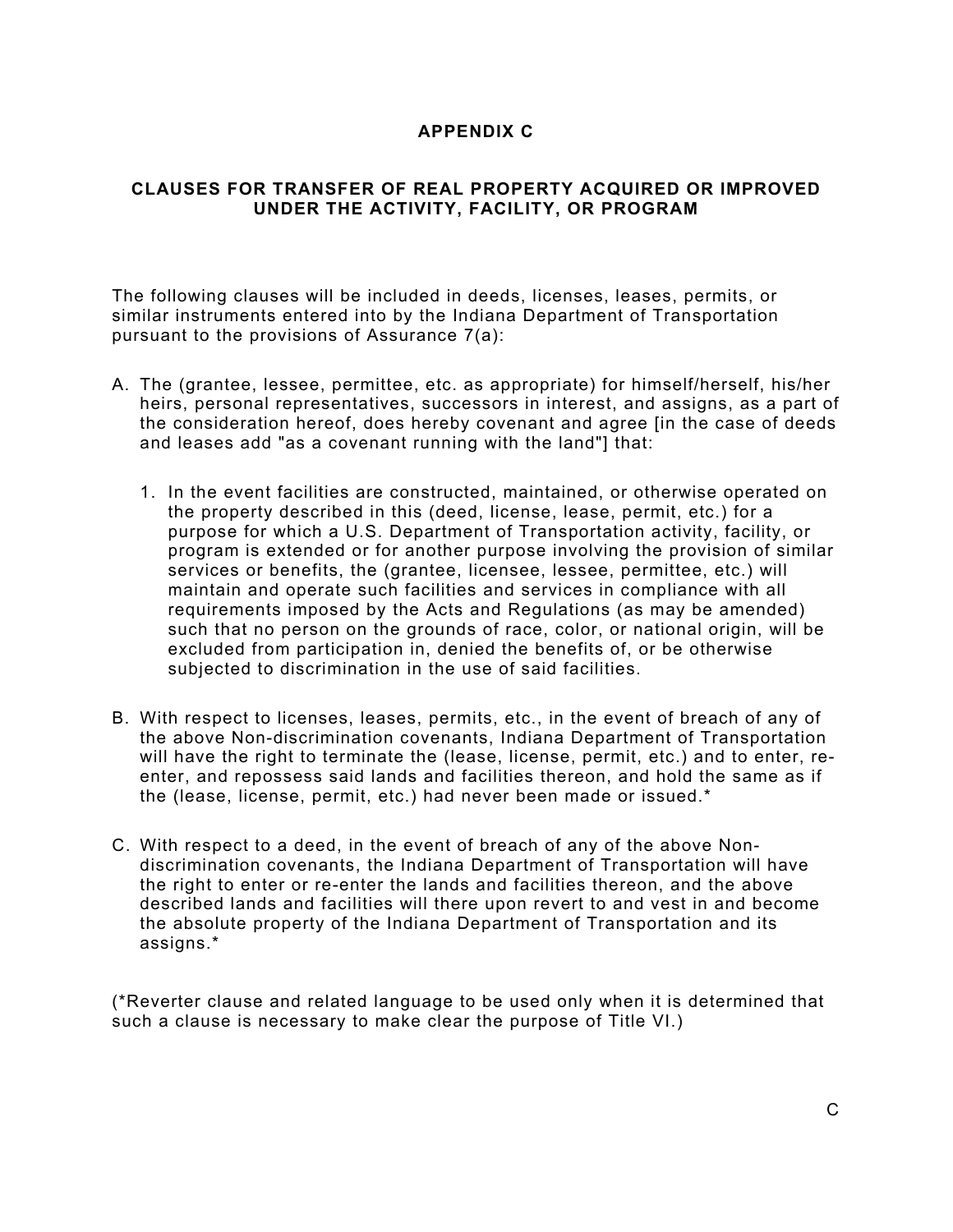#### **APPENDIX D**

#### **CLAUSES FOR CONSTRUCTION/USE/ACCESS TO REAL PROPERTY ACQUIRED UNDER THE ACTIVITY, FACILITY OR PROGRAM**

The following clauses will be included in deeds, licenses, permits, or similar instruments/agreements entered into by Indiana Department of Transportation pursuant to the provisions of Assurance 7(b):

- A. The (grantee, licensee, permittee, etc., as appropriate) for himself/herself, his/her heirs, personal representatives, successors in interest, and assigns, as a part of the consideration hereof, does hereby covenant and agree (in the case of deeds and leases add, "as a covenant running with the land") that (1) no person on the ground of race, color, or national origin, will be excluded from participation in, denied the benefits of, or be otherwise subjected to discrimination in the use of said facilities, (2) that in the construction of any improvements on, over, or under such land, and the furnishing of services thereon, no person on the ground of race, color, or national origin, will be excluded from participation in, denied the benefits of, or otherwise be subjected to discrimination, (3) that the (grantee, licensee, lessee, permittee, etc.) will use the premises in compliance with all other requirements imposed by or pursuant to the Acts and Regulations, as amended, set forth in this Assurance.
- B. With respect to (licenses, leases, permits, etc.), in the event of breach of any of the above Non- discrimination covenants, Indiana Department of Transportation will have the right to terminate the (license, permit, etc., as appropriate) and to enter or re-enter and repossess said land and the facilities thereon, and hold the same as if said (license, permit, etc., as appropriate) had never been made or issued.\*
- C. With respect to deeds, in the event of breach of any of the above Nondiscrimination covenants, Indiana Department of Transportation will there upon revert to and vest in and become the absolute property of Indiana Department of Transportation and its assigns.\*

(\*Reverter clause and related language to be used only when it is determined that such a clause is necessary to make clear the purpose of Title VI.)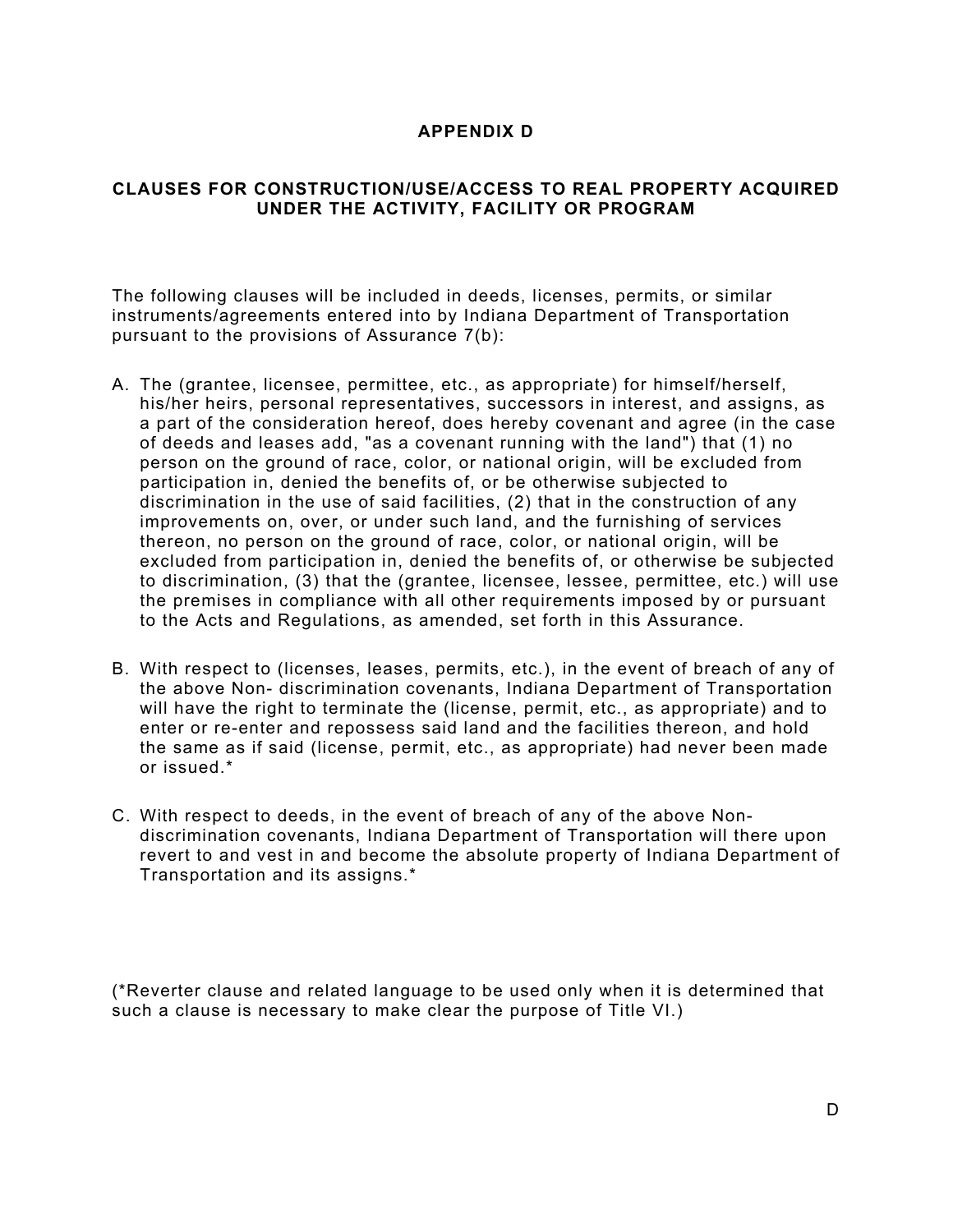## **APPENDIX E**

During the performance of this contract, the contractor, for itself, its assignees, and successors in interest (hereinafter referred to as the "contractor") agrees to comply with the following non-discrimination statutes and authorities; including but not limited to:

#### **Pertinent Non-Discrimination Authorities**:

- Title VI of the Civil Rights Act of 1964 (42 U.S.C. § 2000d et seq., 78 stat. 252), (prohibits discrimination on the basis of race, color, national origin); and 49 CFR Part 21.
- The Uniform Relocation Assistance and Real Property Acquisition Policies Act of 1970, (42 U.S.C. § 4601), (prohibits unfair treatment of persons displaced or whose property has been acquired because of Federal or Federal-aid programs and projects);
- Federal-Aid Highway Act of 1973, (23 U.S.C. § 324 et seq.), (prohibits discrimination on the basis of sex);
- Section 504 of the Rehabilitation Act of 1973, (29 U.S.C. § 794 et seq.), as amended, (prohibits discrimination on the basis of disability); and 49 CFR Part 27;
- The Age Discrimination Act of 1975, as amended, (42 U.S.C. § 6101 et seq.), (prohibits discrimination on the basis of age);
- Airport and Airway Improvement Act of 1982, (49 USC § 471, Section 47123), as amended, (prohibits discrimination based on race, creed, color, national origin, or sex);
- The Civil Rights Restoration Act of 1987, (PL 100-209), (Broadened the scope, coverage and applicability of Title VI of the Civil Rights Act of 1964, The Age Discrimination Act of 1975 and Section 504 of the Rehabilitation Act of 1973, by expanding the definition of the terms "programs or activities" to include all of the programs or activities of the Federal-aid recipients, subrecipients and contractors, whether such programs or activities are Federally funded or not);
- Titles II and III of the Americans with Disabilities Act, which prohibit discrimination on the basis of disability in the operation of public entities, public and private transportation systems, places of public accommodation, and certain testing entities (42 U.S.C. §§ 12131-12189) as implemented by Department of Transportation regulations at 49 C.F.R. parts 37 and 38;
- The Federal Aviation Administration's Non-discrimination statute (49 U.S.C. § 47123) (prohibits discrimination on the basis of race, color, national origin, and sex);
- Executive Order 12898, Federal Actions to Address Environmental Justice in Minority Populations and Low-Income Populations, which ensures Nondiscrimination against minority populations by discouraging programs,